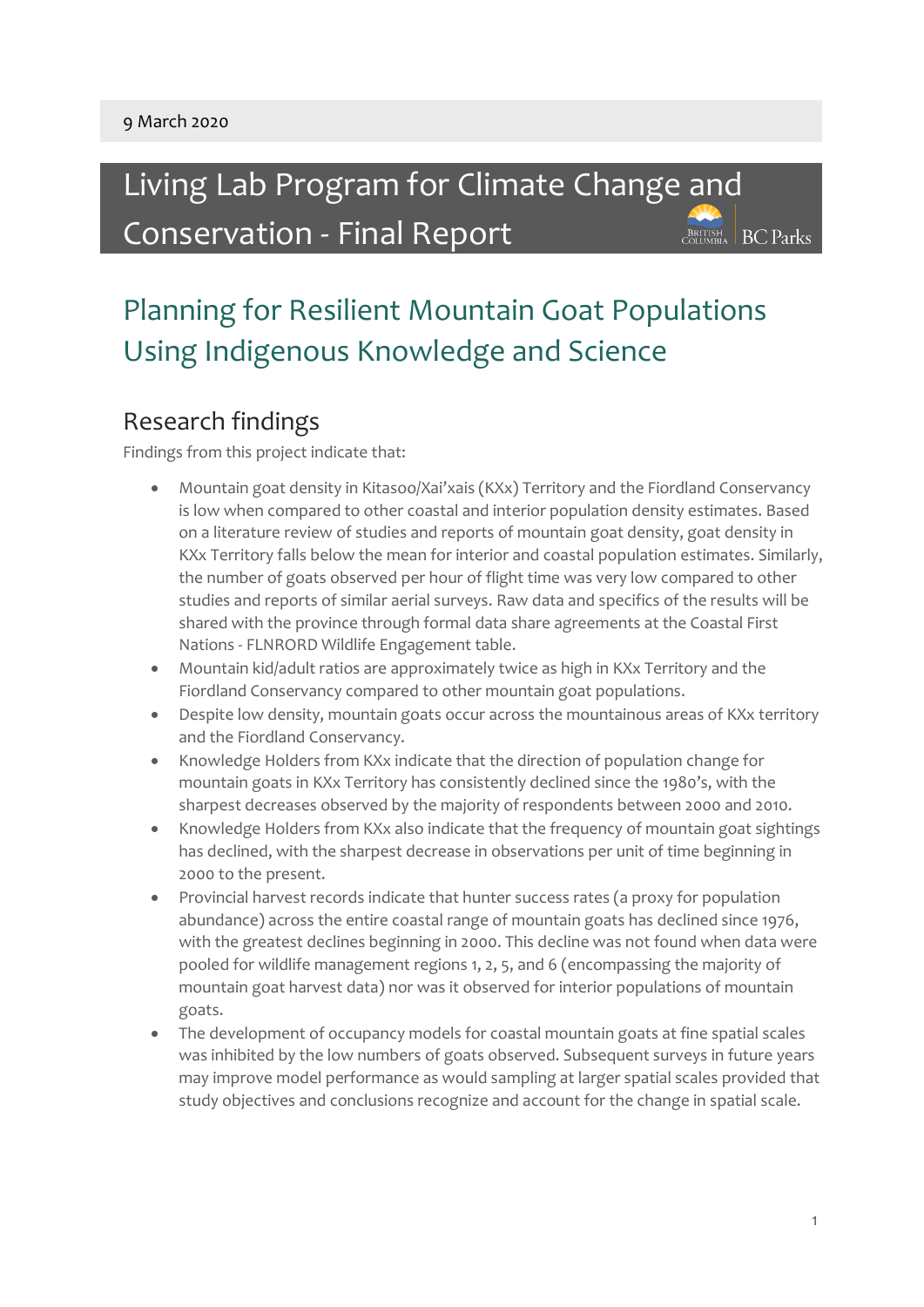### Methods summary

- Mountain goat density was determined from 17 aerial surveys of KXx Territory and the Fiordland Conservancy in 2 successive sampling rounds during August 2019 across 500km<sup>2</sup> of goat summer habitat >1000m in elevation.
- Raw density was calculated as the mean number of goats observed within a sampling round divided by the survey area. A very conservative sightability correction factor of 0.3 was applied to account for missed detections of goats consistent with other aerial survey techniques used in British Columbia, Alberta, Alaska, and Washington State.
- Reports and studies of previously estimated mountain goat density and observations per hour were compiled from ISI Web of Science, the BC Species Inventory Web Explorer, Alaska and Washington Department of Fish and Game, and through direct inquiries to provincial mountain goat specialists in British Columbia and Alaska.
- Semi-structured interviews were conducted with 17 participants from KXx with significant experience (10 – 40 years) working and living in KXx Territories.
- Mountain goat harvest data was compiled for 1976 2017 from the Compulsory Inspection Database and the Guide Declaration Database. Calculations of catch-per-uniteffort were performed using mean and median measures of hunter success (number of kills per hunter or 100 hunter days).
- Occupancy models were developed using program RPresence with R ver. 3.6.1.

#### Key outcomes for BC Parks

- Coastal mountain goat populations, including those in KXx Territory and the Fiordland Conservancy, have likely declined over the past 20 years based on results from multiple data sources.
- High juvenile/adult ratios are characteristic of populations that have recently declined. The late age of sexual maturity in mountain goats (~4 years old) coupled with potentially long inter-birth intervals while nannies raise kids and high mortality rates in kid goats may result in a slow recovery for mountain goats.
- Coastal mountain goats are likely to experience reductions in viable summer habitat as temperatures rise. In KXx Territory, the maximum altitude of mountains is approximately 2000m which may result in altitudinal shifts to cooler high elevation habitat an unviable adaptive strategy.

#### Relevance to BC Parks management

BC Parks should recognize that populations of coastal mountain goats, including those in KXx Territory and the Fiordland Conservancy, have likely declined over the past 20 years. Populations of goats that are in decline, or have recently undergone decline, are likely to be characterized by high kid/adult ratios which means that they are sensitive to disturbance from humans. Recreational and industrial activity should be limited in areas inhabited by recovering populations. In particular, park visitors should remain at a safe distance from mountain goats, especially nannies with kids. The US National Park Service recommends people stay >50 yards away from mountain goats. In addition, mountain goats are known to be sensitive to disturbance from helicopters and low flying drones (see Goldstein et al. 2005, Wildlife Society Bulletin). These activities are common for recreational, commercial, and industrial practices along the coast, but should be limited in areas where mountain goats occur, especially nursery groups with a high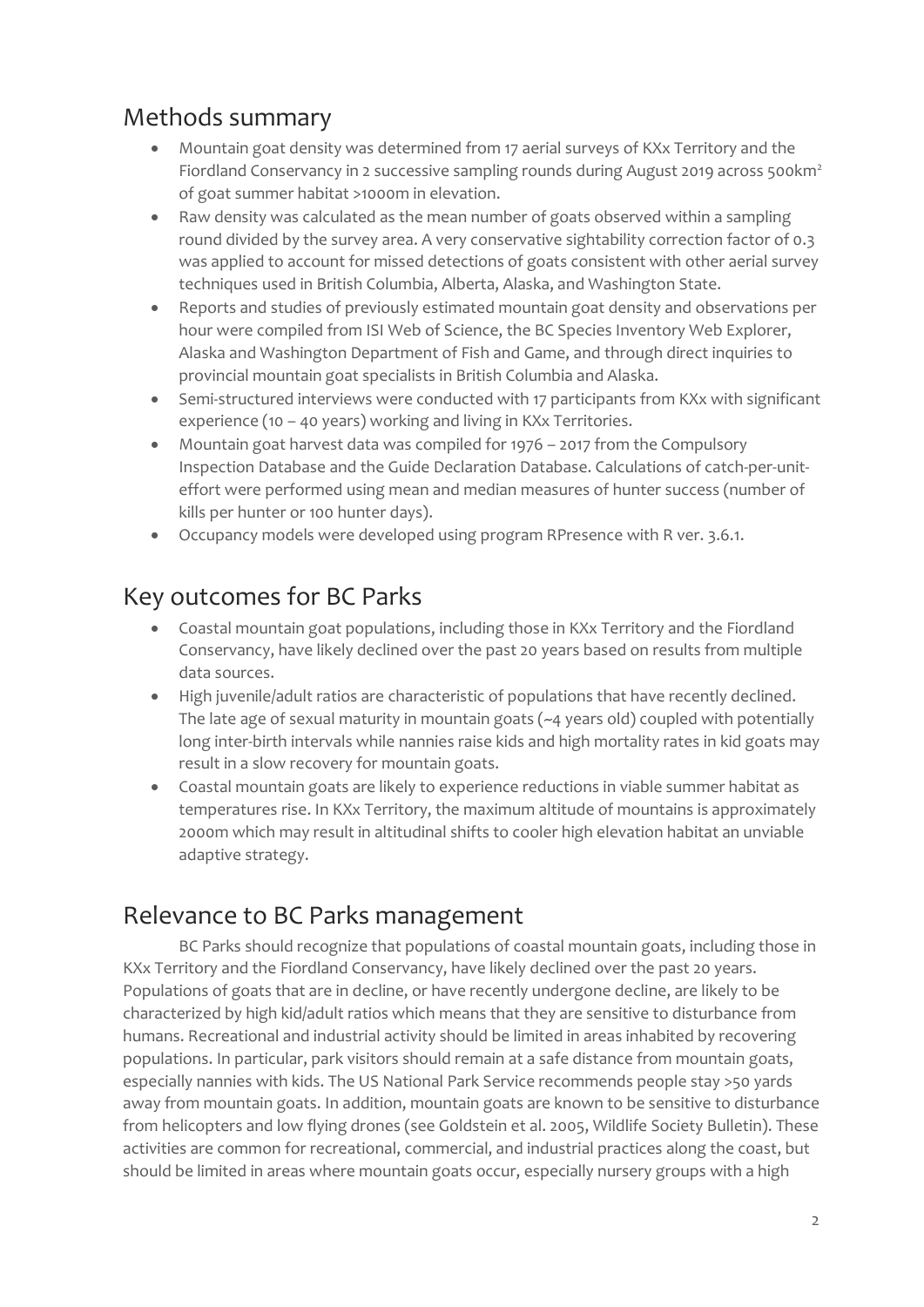density of nannies and kids. In particular, the mountains on the north and south side of Kynoch Inlet have particularly high densities of kids.

BC Parks should also recognize that the coastal ecotype of mountain goats has a different suite of threats than the interior ecotype. Low elevation mountain ranges that characterize coastal goat habitat have less high elevation thermal refugia by which goats may cope with climate change. Additionally, mining and logging activities may more easily encroach on coastal mountain goat winter and summer habitat compared to interior populations. Our results also show that coarse analyses of mountain goat data that combine coastal and interior goats may mask declines of certain populations. Management should occur at spatial scales relevant to the ecology of the species of interest. Within-species differences (e.g. coastal vs. interior mountain goats) can create the potential to overlook negative outcomes.

Management should also occur in a manner relevant to the values of people living near parks. Mountain goats have and continue to hold cultural importance for KXx and management that considers goats within KXx Territory to be a sub-unit of a larger management area overlooks the value placed on wildlife by the people that live and interact with these animals regularly. Distinguishing between coastal and interior populations of goats is an important step towards recognizing the importance of goats within KXx Territory.

#### Project's challenges/opportunities

1. List a challenge or opportunity (e.g., lesson learned) here.

Occupancy modelling of mountain goats is challenging in large part due to the remote areas in which they inhabit as well as the low numbers of goats that may be observed in coastal areas Future studies of coastal mountain goats should expect to encounter very few goats and should consider sampling at larger scales to improve the estimation of statistical parameters of interest.

2. List a challenge or opportunity here.

Mountain goat studies will be well-served by incorporating multiple data sources into their analyses. The challenges associated with mountain goat research coupled with the low number of previous studies on the coast can prove difficult for researchers and managers to draw sound conclusions using a singular dataset. Including Local Knowledge in particular is an effective way to identify both rapid changes in wildlife as well as changes over time. Declining observations of mountain goats by KXx served as the impetus for this project which, when coupled with additional interview data, revealed long-term changes in coastal goat abundance over time.

#### Links

[https://engage.gov.bc.ca/bcparksblog/2019/10/17/mountain-goats-alpine-sentinels-of-climate](https://engage.gov.bc.ca/bcparksblog/2019/10/17/mountain-goats-alpine-sentinels-of-climate-change/?fbclid=IwAR2Cr1CJp38JgZuPW0RBFlBifoUCTC9LpvlPjVL5rhRL2OiyEBqu0IBLSFo)[change/?fbclid=IwAR2Cr1CJp38JgZuPW0RBFlBifoUCTC9LpvlPjVL5rhRL2OiyEBqu0IBLSFo](https://engage.gov.bc.ca/bcparksblog/2019/10/17/mountain-goats-alpine-sentinels-of-climate-change/?fbclid=IwAR2Cr1CJp38JgZuPW0RBFlBifoUCTC9LpvlPjVL5rhRL2OiyEBqu0IBLSFo)

<http://www.web.uvic.ca/~darimont/2019/10/searching-for-sentinels-at-the-top-of-the-world/>